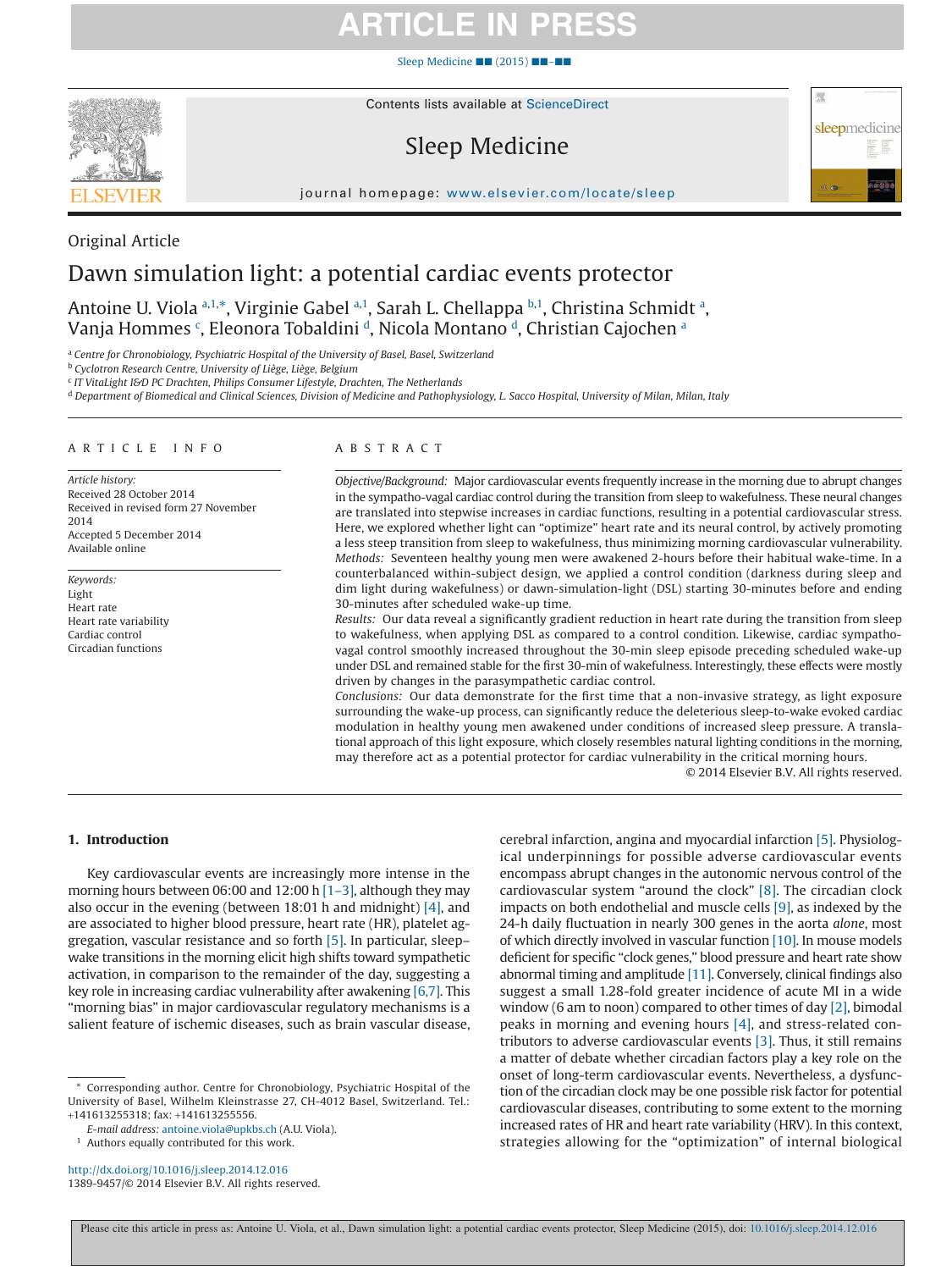rhythms regulating cardiovascular events may provide a means to counteract possible adverse events. Quite surprisingly, no noninvasive strategies are known to date.

The present study investigated whether light can "optimize" heart rate and its neural control, by actively promoting a less steep transition from sleep to wakefulness, thus minimizing morning cardiovascular vulnerability. We hypothesized that a "naturalistic" dawn simulation light (DSL) surrounding the wake-up time would result in a smoother increase heart rate and heart rate variability during the transition from sleep to wakefulness, as compared to a control condition. Likewise, we hypothesized that cardiac sympatho-vagal control would smoothly increase during the transition from sleep to wakefulness, as light may minimize the deleterious sleep-to-wake evoked increases in cardiac modulation in the early hours of the morning.

### **2. Materials and methods**

#### *2.1. Participants*

Eighteen healthy young men (age range, 20–33 years; mean,  $23.1 \pm 0.8$  years [SD]) participated in a laboratory study on impact of polychromatic light on cognitive performance and sleep–wake regulation [\[12\].](#page-3-10) All participants were nonsmokers, drugs and medication free (drug screening prior to the study onset), and devoid of medical, psychiatric, and sleep disorders. Clinical status of all participants was assessed by questionnaires, physical examination, and a polysomnographically recorded adaptation night. This night served as screening night for potential periodic limb movements and sleep apnea, as well as for optimal sleep quality (sleep efficiency >85%). During the baseline week preceding the study, participants were instructed to keep their individual bed- and wake-time within a selfselected range of  $\pm 30$  min and to sleep for 8 h, as assessed by a wrist activity monitor (Cambridge Neurotechnologies) and sleep logs. Adherence to this individually timed sleep–wake schedule was checked prior to the beginning of the study. Participants were requested to abstain from excessive caffeine and alcohol consumption. The study protocol, the screening questionnaires, and consent form were approved by the Ethical Committee of Basel, Switzerland and were in agreement of the Declaration of Helsinki. All study participants gave their written informed consent.

### *2.2. Protocol*

The study was carried out during the winter season (January to March) in Basel, Switzerland, and comprised two segments in a balanced cross-over design, separated by at least 1-week intervening period. No order effects were observed due to this cross-over design. Participants remained in individual bedrooms with no information about time of day. All rooms were completely dark, without windows. The experiment lasted 48 h, including 2 days and two sleep restriction nights (6 h) following the habitual subject sleep time. The rationale for including a study protocol with two sleep restriction nights was due to two major reasons: (1) chronic sleep restriction (CSR) is increasingly usual in contemporary society, negatively impacting on numerous aspects of human physiology [\[13\].](#page-3-11) However, CSR impact on cardiac physiology is virtually unknown; (2) light dynamically promotes increased alertness and cognitive performance, and has been shown to ameliorate the deleterious effects of CSR on subjective alertness and performance [\[12\].](#page-3-10) However, it remains completely unknown if light can act as an adjuvant on minimizing potentially deleterious cardiovascular events, under increased sleep pressure. During the day, participants were exposed to dim light (<8 lux) during 2 h after wake-up and to 40 lux until they went to bed. Blood pressure measurements were performed after wake-up times on both days

of the study protocol, and no significant differences were observed between DSL and control conditions. The light treatment was administered after the sleep restriction night either with no additional light for the control condition or with a DSL. Polychromatic DSL light gradually increasing from 0 to 250 lux during 30 minutes before wake-up time; the light remained around 250 lux for 20 minutes after wake-up time, placed near the bed at eye level. DSL illuminance, photon density, and correlated color temperature, at 45 cm from the device, were: (1) 5 min after light onset: 1.2 lux, 1.9E+16/m2 s, 1090 K; (2) 15 min after light onset: 13 lux, 1.4E+17/m2 s, 1500 K; (3) 30 min after light onset: 250 lux, 2.4E+18/m2 s, 2750 K. The control "wake-up technique" (non-DSL condition) was with a technician's voice.

### *2.3. Salivary cortisol*

Saliva cortisol samples were scheduled during wakefulness every 30 min during the first 4 h after wake-up time and followed by hourly intervals thereof. Samples were frozen and kept at −20 °C until the cortisol assays were conducted. Cortisol was measured by ALPCO (ALPCO Diagnostics, Salem, NH, USA), using a direct salivary enzyme-linked immunosorbent assay (ELISA) for quantitative determination of cortisol. The sensitivity was 1.0 ng/mL and intraassay coefficient of variances amounts to 10.3% for baseline values 6.6 ng/mL.

### *2.4. Electrocardiographic (ECG) recordings and analysis*

A two-derivation ECG system was recorded throughout the laboratory study. R–R intervals, ie, time length between the R peaks of consecutive QRS complexes, were calculated, and all traces were visually checked for artifacts by an investigator. The R wave peak detection and R–R signal were analyzed by HeartScope software (AMPS, Inc, NY, USA). Occasional ectopic beats were identified and replaced with interpolated R–R interval data. All data acquisition and post-acquisition analyses were carried out in accordance with established standards, including those put forth by the Task Force on HRV Interpretation [\[14\].](#page-3-12) To avoid excluding large sections of the recording contaminated by movement artifacts during wakefulness, we used a sampling period of 2.5 min for HRV estimation [\[15\],](#page-3-13) in accordance with the recommendations of the Task Force on HRV Interpretation [\[14\].](#page-3-12) Power densities in the low-frequency (LF) band (0.04–0.15 Hz) and in the high-frequency (HF) band (0.15–0.50 Hz) were calculated for each 2.5-min segment using autoregressive algorithms. Moreover, the LF-to-(LF + HF) ratio [LF/(LF + HF) ratio] was used as an index of sympatho-vagal balance. The indexes selected are those most commonly used in the analysis of HRV [\[16,17\].](#page-4-0) Furthermore, we also performed symbolic analyses to quantify different aspects of cardiac control related to the organization of different autonomic subsystems. Symbolic analysis is a non-linear method based on the conversion of the series into a sequence of symbols [\[17–19\].](#page-4-1) The full dynamic of the series (the min–max range) is spread over six bins, each of which is identified by a number (symbol) from 0 to 5. Original values inside each bin are substituted by the symbol defining the specific bin, thus obtaining a symbolic series. The symbolic series is converted into a series of patterns of three symbols. Four different families of patterns can be identified [\[17–19\]:](#page-4-1) 0V (patterns with no variation, all symbols are equal), 1V (patterns with one variation, two consecutive symbols are equal and the remaining one is different), 2LV (patterns with two like variations, the second and the third symbol change with respect to the previous one and the changes have the same sign), and 2UV (patterns with two unlike variations, the second and the third symbol change with respect to the previous one and the changes have opposite sign) [\[19\].](#page-4-2) This method has been applied to evaluate cardiac autonomic control from HRV [\[18\].](#page-4-3) It has been demonstrated that 0V% is a marker of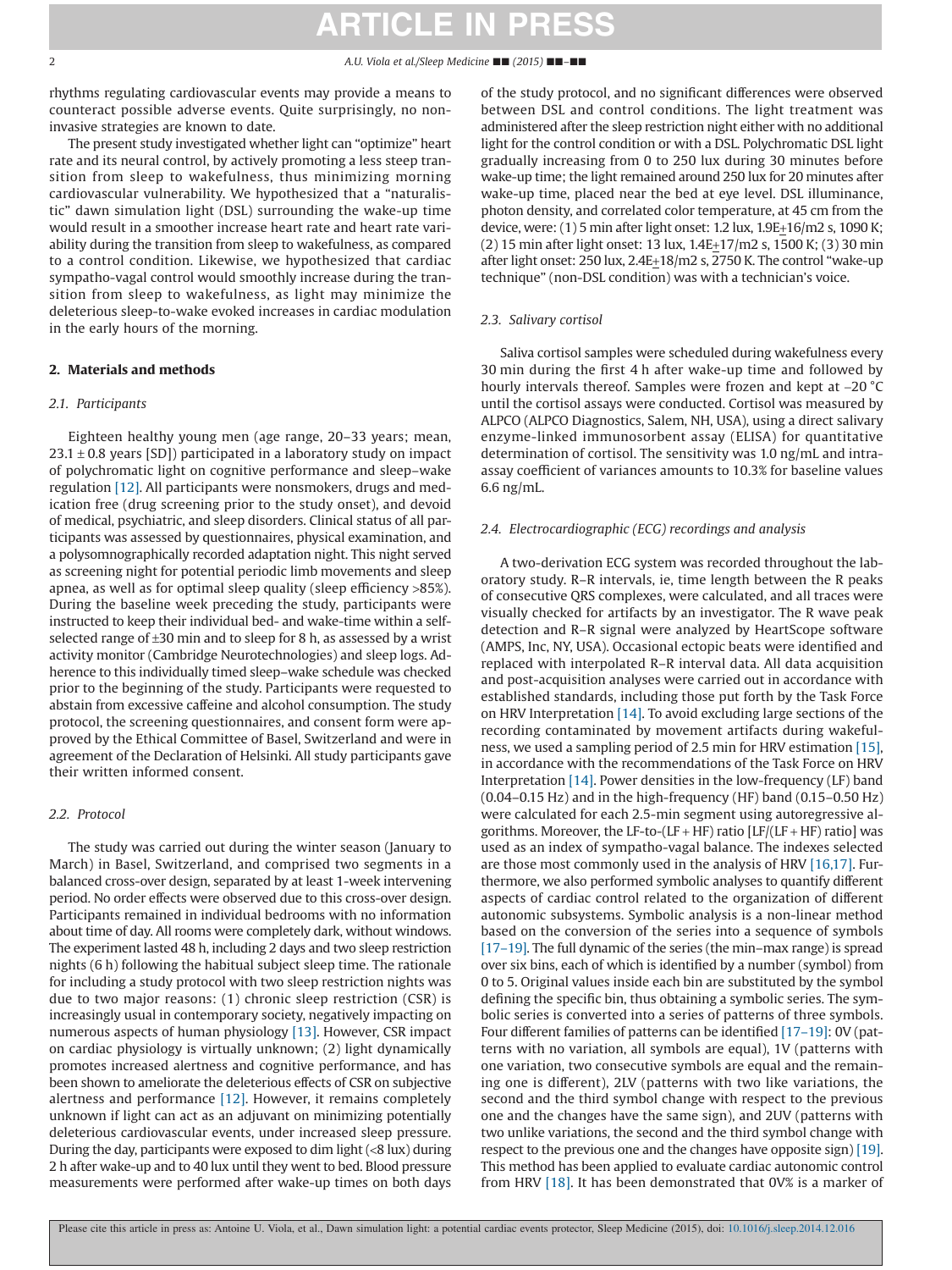sympathetic modulation of HR, while 2UV% is a marker of vagal modulation [\[17\].](#page-4-1)

### *2.5. Statistical analysis*

All statistical analyses were performed with SAS version 9.1. Mixed-model ANOVA for repeated measures (PROC MIXED) was used for the repeated measures analyses of within-factors 'light settings' (DSL and dim light) and 'time'. Contrasts were assessed with the LSMEANS statement. All *P* values were based on Kenward– Roger's corrected degrees of freedom (29).

### **3. Results and discussion**

During the transition from sleep to wakefulness, salivary cortisol levels were significantly higher after 30 min of wakefulness under the "naturalistic" DSL source relative to the control condition (Fig. 1A). However, no significant time effects were observed between the two conditions thereof.

The time series of consecutive R–R intervals (heart rate; beats per minute) from sleep-to-wake transition, as indexed from continuous ECG recordings, exhibited with the control condition evoked a HR increases from  $63.6 \pm 2.5$  to  $89.7 \pm 3.7$  bpm. Conversely, the DSL condition resulted in HR increases from 65.5 + 4.8 to 78.4  $\pm$  5.0, thus indicating a significant gradient reduction (p < 0.05) (Fig. 1B). To better illustrate the dynamics of this less steep light effect on heart rate, data were collapsed in two time bins, ranging from "baseline period" (−60 to −30 min before wake-up time), centered on wake-up time (−30 to 0 min) and immediately after wake-up time (0–30 min after) (Fig. 1C). No differences were observed during the baseline period between light conditions (DSL and control condition: darkness). Thus, all participants were under a similar cardiac state prior to the experimental light setting. During the period centered on wake-up time, heart rate significantly increased when individuals were exposed to the DSL source, while it remained constant for the control condition (darkness) ( $p < 0.05$ ). Interestingly, in the period immediately after wake-up time, relative to the time preceding it, the increase in heart rate was significantly lower under DSL as compared to the control condition (Dim light <8 lux) ( $p < 0.05$ ). These less steep light changes in the dynamics of heart rate were mirrored by specific variations in cardiac sympathovagal modulation, as indexed by classical measures of heart rate variability, such as the ratio between power density of low-frequency (0.04–0.15 Hz) and high-frequency bands (0.15–0.50 Hz) (LF/  $(LF + HF)$ ). Similar to instantaneous heart rate, cardiac sympathovagal modulation smoothly increased in the 30-min sleep episode preceding wake-up *only* when individuals were exposed to a "naturalistic" dawn simulation light, which remained stable during the subsequent 30 minutes of wakefulness after scheduled waketime ( $p < 0.05$ ).

Heart rate variability comprises a powerful tool largely used in physiological and pathological conditions, as a window over cardiovascular control mechanisms [\[20,21\].](#page-4-4) To access different aspects of cardiac control related to the organization of different autonomic subsystems, we used a novel symbolic analysis method [\[17,22\].](#page-4-1) By means of this non-linear method, we indirectly measured the impact of light onto specific autonomic subsystems, as sympathetic and parasympathetic cardiac control. These are modulatory reacting systems that control heart rate with different latent periods and time courses, such that sympathetic effects on heart rate are much slower than parasympathetic effects [\[18\].](#page-4-3) We observe that DSL significantly impacts mostly on the parasympathetic cardiac activity (Fig. 2A and B). During the transition from sleep to wakefulness, sympathetic cardiac predominance is kept relatively stable between both experimental light settings **(**Fig. 2A**)**. Conversely, parasympathetic cardiac activity is maintained



**Fig. 1.** Cardiac modulation surrounding the sleep–wake transition: Increase in instantaneous heart rate (A), heart rate (B) and cardiac sympathetic  $[LF/(LF + HF)$  ratio] (C) variation during the transition from sleep to wakefulness under dim light (black) and dawn simulation light (gray). Data in Band C were averaged for 30 min bin, separately during sleep without light, gradual light increase and after wake time (0). Error bars represent SEs. Horizontal bar characterize the significant difference between conditions ( $p < 0.05$ ).

stable *only* when participants are exposed to DSL, while a drastic decrease is observed under dim light ( $p < 0.05$ ) (Fig. 2B). Therefore, dawn light exposure may minimize the sharp decrease in parasympathetic cardiac control, allowing for heart rate "stability", during the critical transition of sleep to wakefulness. Collectively, the data show that "naturalistic" light exposure centered during wake-up time potentially minimizes abrupt cardiovascular events, as indexed by less steep transitions in instantaneous heart rate, sympatho-vagal balance and in specific cardiac autonomic systems.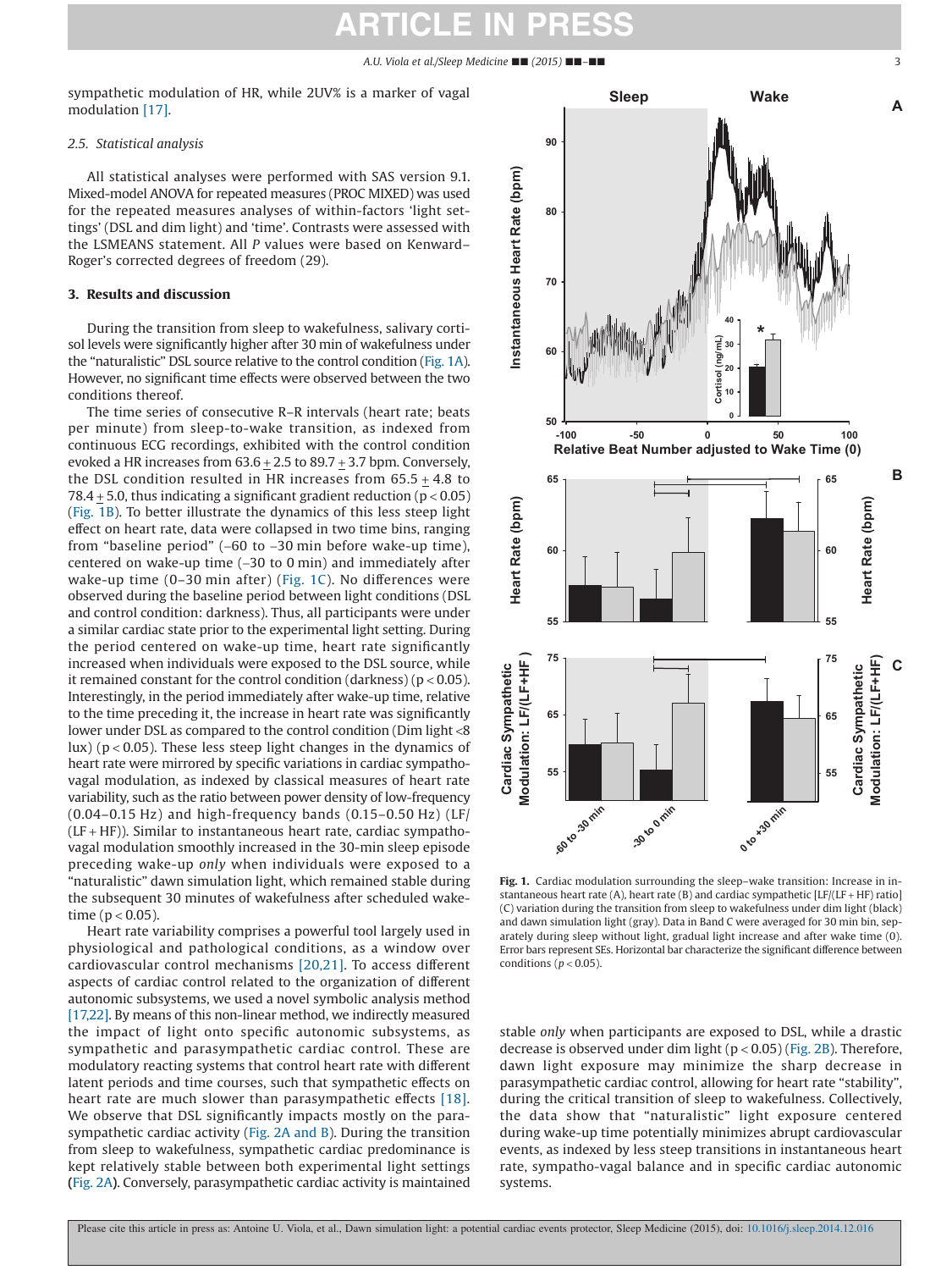



**Fig. 2.** Symbolic dynamics of HRV. Sympatho-vagal modulation during the transition from sleep to wakefulness under dim light (black) and dawn simulation light (gray). Data were averaged for 30 min bin, separately during sleep without light, gradual light increase and after wake time (0). Error bars represent SEs. Horizontal bar characterize the significant difference between conditions (*p* < 0.05).

Our data are the first demonstration that light exposure surrounding the wake-up process reduces rapid wake-to-sleep evoked increases in heart rate, as well as cardiac sympatho-vagal modulation. This less steep transition enveloping the wake-up process may play a protective role for cardiac events, which usually reach a peak in the early morning hours [\[1\].](#page-3-0) Indeed, our data show that dawn simulation light might protect the heart by *an evolving preparation* of cardiac physiology for the wake-up process, which is achieved by a subtle pre-stimulation of cardiac activity during sleep prior awakening. Importantly, these light-induced effects onto cardiac control did not depend on changes in the sleep–wake structure surrounding the wake-up time (see Supplementary Table S1). Thus, the naturalistic light condition *reduces* the temporal abruptness of key cardiac events, which are one of the major reasons for increased cardiac vulnerability in the morning [\[2\].](#page-3-8)

Salivary cortisol levels were relatively higher following wakeup time, under DSL than the control condition, while no differences were observed in the time-courses after that. One likely explanation is that exposure to DSL condition, which gradually increases from 0 to 250 lux during 30 minutes before wake-up time, may have elicited a phase-advance in the circadian modulation of cortisol levels. Light exposure resets the phase of the internal biological clock, thus impacting on human physiology and behavior [\[23\].](#page-4-5) However, acute light effects on cortisol strongly depend on the intensity, duration, and circadian phase of light exposure [\[24\].](#page-4-6) As exposure to DSL was in the early hours of the morning that corresponds to the time-window for phase-advancing light effects, it may have phase-advanced the time-course of salivary cortisol. Physiologically, one may translate these results as an earlier "preparation" for wake-up time, which would go in line with our HR and HRV data. However, caution should be made as we did not collect cortisol samples prior to the participant's wake-up time. While our study provides evidence for a significant impact of light as a tool to *gradually prepare* cardiac physiology during the sleep-to-wake time, limitations should be drawn. Our study was designed to probe how light impacts on HR and HRV under normal physiological conditions, as this is a topic that is still fairly unknown.

### **4. Conclusions**

Our current findings provide a proof-of-principle that light may act as an adjuvant in healthy young individuals. Future studies including normal and pathological aging, with the inclusion of biochemical analyses (ie, catecholamine release), may provide a more conclusive framework for the applicability of light as a countermeasure for acute cardiovascular events. Strategies that may counteract these potentially deleterious cardiovascular events are in dire need. In view of our results, light may provide a potentially non-invasive tool to minimize cardiovascular stressful events during the critical morning hours.

### **Conflict of interest**

The authors declare no competing financial interests.

The ICMJE Uniform Disclosure Form for Potential Conflicts of Interest associated with this article can be viewed by clicking on the following link: [http://dx.doi.org/10.1016/j.sleep.2014.12.018.](http://dx.doi.org/10.1016/j.sleep.2014.12.018)

### **Acknowledgements**

We thank Dr. Götz for medical screenings; Claudia Renz, Marie-France Dattler, and Giovanni Balestrieri for their help in data acquisition, Micheline Maire, Carolin Reichert and Amandine Valomon for her help in recruiting volunteers, and the volunteers for participating.

### **Appendix: Supplementary material**

Supplementary data to this article can be found online at [doi:10.1016/j.sleep.2014.12.016.](http://dx.doi.org/10.1016/j.sleep.2014.12.016)

### **References**

- <span id="page-3-0"></span>[1] [Paschos GK, FitzGerald GA. Circadian clocks and vascular function. Circ Res](http://refhub.elsevier.com/S1389-9457(15)00090-8/sr0010") [2010;106:833–41.](http://refhub.elsevier.com/S1389-9457(15)00090-8/sr0010")
- <span id="page-3-8"></span>[2] [Muller JE, Stone PH, Turi ZG, et al. Circadian variation in the frequency of onset](http://refhub.elsevier.com/S1389-9457(15)00090-8/sr0015") [of acute myocardial infarction. N Engl J Med 1985;313:1315–22.](http://refhub.elsevier.com/S1389-9457(15)00090-8/sr0015")
- <span id="page-3-9"></span>[3] [Willich SN, Lowel H, Lewis M, et al. Association of wake time and the onset of](http://refhub.elsevier.com/S1389-9457(15)00090-8/sr0020") [myocardial infarction. Triggers and mechanisms of myocardial infarction](http://refhub.elsevier.com/S1389-9457(15)00090-8/sr0020") [\(TRIMM\) pilot study. TRIMM Study Group. Circulation 1991;84:VI62–7.](http://refhub.elsevier.com/S1389-9457(15)00090-8/sr0020")
- <span id="page-3-1"></span>[Hansen O, Johansson BW, Gullberg B. Circadian distribution of onset of acute](http://refhub.elsevier.com/S1389-9457(15)00090-8/sr0025") [myocardial infarction in subgroups from analysis of 10,791 patients treated in](http://refhub.elsevier.com/S1389-9457(15)00090-8/sr0025") [a single center. Am J Cardiol 1992;69:1003–8.](http://refhub.elsevier.com/S1389-9457(15)00090-8/sr0025")
- <span id="page-3-2"></span>[5] [Sato M, Matsuo T, Atmore H, et al. Possible contribution of chronobiology to](http://refhub.elsevier.com/S1389-9457(15)00090-8/sr0030") [cardiovascular health. Front Physiol 2014;4:409. eCollection 2013.](http://refhub.elsevier.com/S1389-9457(15)00090-8/sr0030")
- <span id="page-3-3"></span>[6] [Boudreau P, Yeh WH, Dumont GA, et al. A circadian rhythm in heart rate](http://refhub.elsevier.com/S1389-9457(15)00090-8/sr0035") [variability contributes to the increased cardiac sympathovagal response to](http://refhub.elsevier.com/S1389-9457(15)00090-8/sr0035") [awakening in the morning. Chronobiol Int 2012;29:757–68.](http://refhub.elsevier.com/S1389-9457(15)00090-8/sr0035")
- [Furlan R, Guzzetti S, Crivellaro W, et al. Continuous 24-hour assessment of the](http://refhub.elsevier.com/S1389-9457(15)00090-8/sr0040") [neural regulation of systemic arterial pressure and RR variabilities in ambulant](http://refhub.elsevier.com/S1389-9457(15)00090-8/sr0040") [subjects. Circulation 1990;81:537–47.](http://refhub.elsevier.com/S1389-9457(15)00090-8/sr0040")
- <span id="page-3-4"></span>[8] [Virag JA, Lust RM. Circadian influences on myocardial infarction. Front Physiol](http://refhub.elsevier.com/S1389-9457(15)00090-8/sr0045") [2014;5.](http://refhub.elsevier.com/S1389-9457(15)00090-8/sr0045")
- <span id="page-3-5"></span>[9] [Reilly DF, Westgate EJ, FitzGerald GA. Peripheral circadian clocks in the](http://refhub.elsevier.com/S1389-9457(15)00090-8/sr0050") [vasculature. Arterioscler Thromb Vasc Biol 2007;27:1694–705.](http://refhub.elsevier.com/S1389-9457(15)00090-8/sr0050")
- <span id="page-3-6"></span>[10] [Rudic RD, McNamara P, Reilly D, et al. Bioinformatic analysis of circadian gene](http://refhub.elsevier.com/S1389-9457(15)00090-8/sr0055") [oscillation in mouse aorta. Circulation 2005;112:2716–24.](http://refhub.elsevier.com/S1389-9457(15)00090-8/sr0055")
- <span id="page-3-7"></span>[11] [Richards J, Gumz ML. Mechanism of the circadian clock in physiology.](http://refhub.elsevier.com/S1389-9457(15)00090-8/sr0060") [Am J Physiol Regul Integr Comp Physiol 2013;304:10.](http://refhub.elsevier.com/S1389-9457(15)00090-8/sr0060")
- <span id="page-3-10"></span>[12] [Gabel V, Maire M, Reichert CF, et al. Effects of artificial dawn and morning blue](http://refhub.elsevier.com/S1389-9457(15)00090-8/sr0065") [light on daytime cognitive performance, well-being, cortisol and melatonin](http://refhub.elsevier.com/S1389-9457(15)00090-8/sr0065") [levels. Chronobiol Int 2013;30:988–97.](http://refhub.elsevier.com/S1389-9457(15)00090-8/sr0065")
- <span id="page-3-11"></span>[13] [Van Dongen HP, Maislin G, Mullington JM, et al. The cumulative cost of](http://refhub.elsevier.com/S1389-9457(15)00090-8/sr0070") [additional wakefulness: dose-response effects on neurobehavioral functions and](http://refhub.elsevier.com/S1389-9457(15)00090-8/sr0070") [sleep physiology from chronic sleep restriction and total sleep deprivation. Sleep](http://refhub.elsevier.com/S1389-9457(15)00090-8/sr0070") [2003;26:117–26.](http://refhub.elsevier.com/S1389-9457(15)00090-8/sr0070")
- <span id="page-3-12"></span>[14] [Task Force of the European Society of Cardiology and the North American](http://refhub.elsevier.com/S1389-9457(15)00090-8/sr0075") [Society of Pacing and Electrophysiology. Heart rate variability: standards of](http://refhub.elsevier.com/S1389-9457(15)00090-8/sr0075") [measurement, physiological interpretation and clinical use. Circulation](http://refhub.elsevier.com/S1389-9457(15)00090-8/sr0075") [1996;93:1043–65.](http://refhub.elsevier.com/S1389-9457(15)00090-8/sr0075")
- <span id="page-3-13"></span>[15] [Dumont M, Jurysta F, Lanquart JP, et al. Scale-free dynamics of the](http://refhub.elsevier.com/S1389-9457(15)00090-8/sr0080") [synchronization between sleep EEG power bands and the high frequency](http://refhub.elsevier.com/S1389-9457(15)00090-8/sr0080")